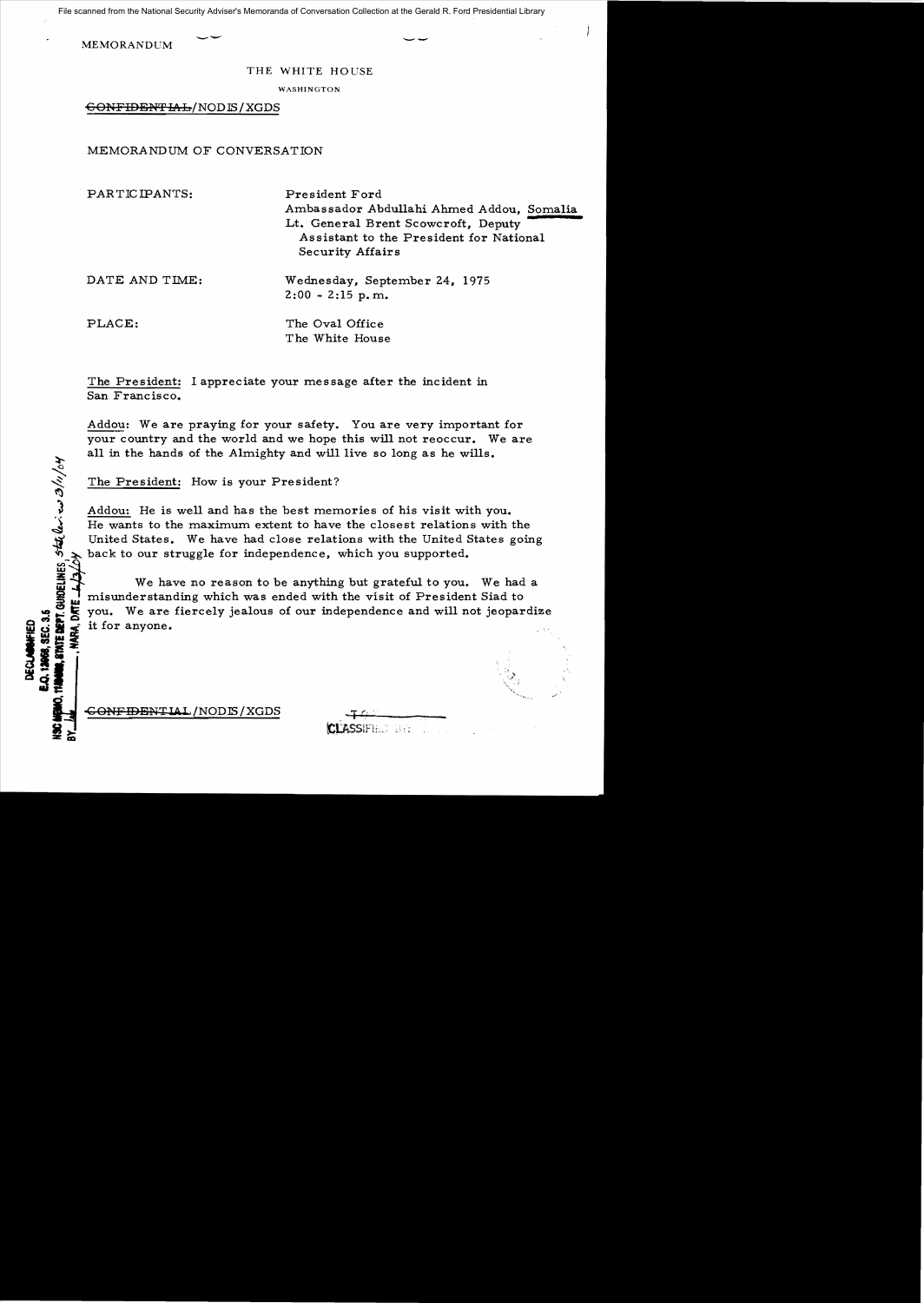## -G<del>ONFIDENTIAL/</del> NODIS/ XGDS -2 -2

The President: I am glad to hear that. We have supported your independence. It is in our interest to have a strong self-reliant Somalia **and** we will continue to support your independence. We were pleased to help in the drought **and** are reviewing proposals to be of economic assistance to you.

Addou: We are very grateful for your help for the worst drought in Somali history. We have had a difficult time and we appreciate your aid -- also with your plans for economic aid.

The President: Does the drought last more than a year?

Addou: It is cyclical, but this one has been longer and deeper. 20,000 have died. We are moving 250,000 into agricultural areas where they can be self-supporting. We hope for support in this from friendly nations.

I have here a letter from President Siad which I have the honor to present to you.

The President: Please convey my best wishes to the President.

CONFIDENTIAL/NODIS/XGDS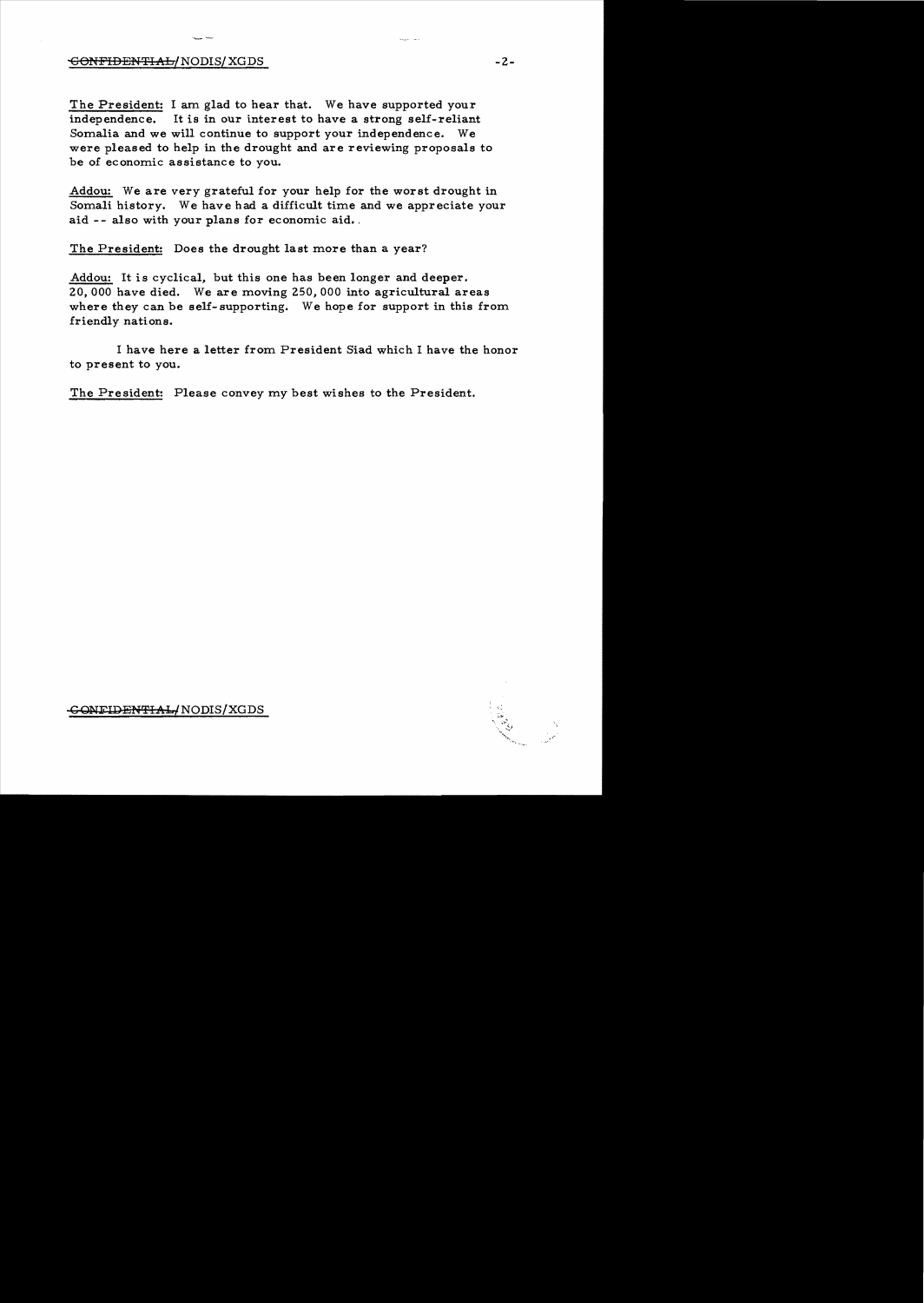P/Anne Alden J Samelin P 8 appeninte spaces may after a windown  $225$ A correct proping for your supety. You are way impatent for your entig a consent I wish ye this will not vecesse . where Weaverlain - hand for attempty + empl bird so largas de vites. P donc ise P. W/ par de monte te max extent à home cefout ulatres 501. We have close relations w/ US going bouch to any colonges for welface, which you supported. Webcar nothing to hangthing but gatified to you. We had marriedenting which was until  $w/e$  unt of  $l$  . Such to your. We can free fremely justing if an idyder and evil ent jerpertige at facement I plant was that Me have supported year idpla that It in un want to have strong self ulant soundi + and will contain & support your delphase We was pleased to help inclunght are uniting plan proposale tell de la A we crea gentified for your bulg for const dompt un Sandi hotog. We have had dry cloud + we opperate your and - also **DECLASSIFIED** E.O. 12058, SEC. 2.5 NSC MEMO, 11/24/08, STATE DEPT. GUNDELINES, State levieux 3/11/04